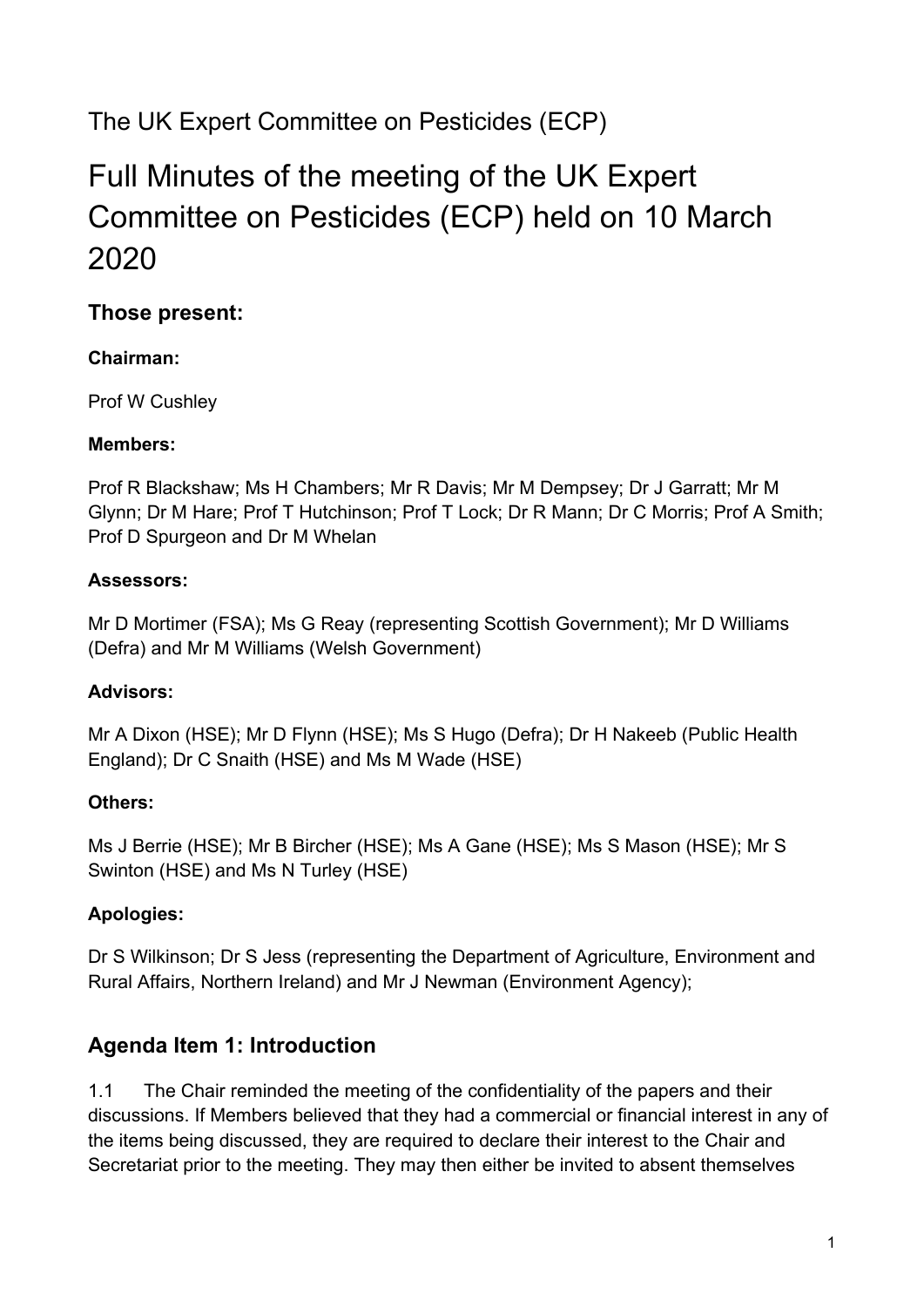from the discussions; not participate; and/or not be involved in any discussions and decision-making, unless invited to do so.

1.2 One Member identified a potential conflict of interest at item 4, but it was determined that they could remain and participate in discussion on the relevant agenda item.

1.3 The Chair welcomed Prof D Spurgeon who has been appointed as a Member of the Committee.

## **Agenda Item 2: Full Minutes of the previous meeting [ECP 1 (34/2020)]**

2.1 The draft Full Minutes of the January 2020 meeting were agreed subject to a minor amendment.

## **Agenda Item 3: Matters arising and Forward Business Plan [ECP 2 (34/2020)]**

3.1 The Secretariat provided an update on matters arising from previous meetings and invited Members to suggest any additions/amendments to the forward business plan which would be incorporated before the next meeting.

## **Agenda item 4: Active Substance Reviews**

#### **4.1 Isoflucypram**

4.1.1 HSE provided a short update on progress noting that they are awaiting further information from the applicant to address data gaps. This is expected at the end of March 2020. HSE's assessment of the data will be presented to the Committee for consideration at a future meeting.

## **4.2 Tebuconazole [ECP 3 – 3-5 (34/2020)]**

4.2.1 Tebuconazole was first considered by the Committee in November 2019, where issues requiring Independent Scientific Advice were identified by HSE. Committee Members requested clarification of a number of points. Responses to these had been received from HSE and the applicants and were presented to the Committee. Following discussion of the information received and taking account of the views of Members, HSE confirmed that it was able to formulate the questions on which independent scientific advice would be sought and would formally submit these to ECP for advice at the June 2020 meeting.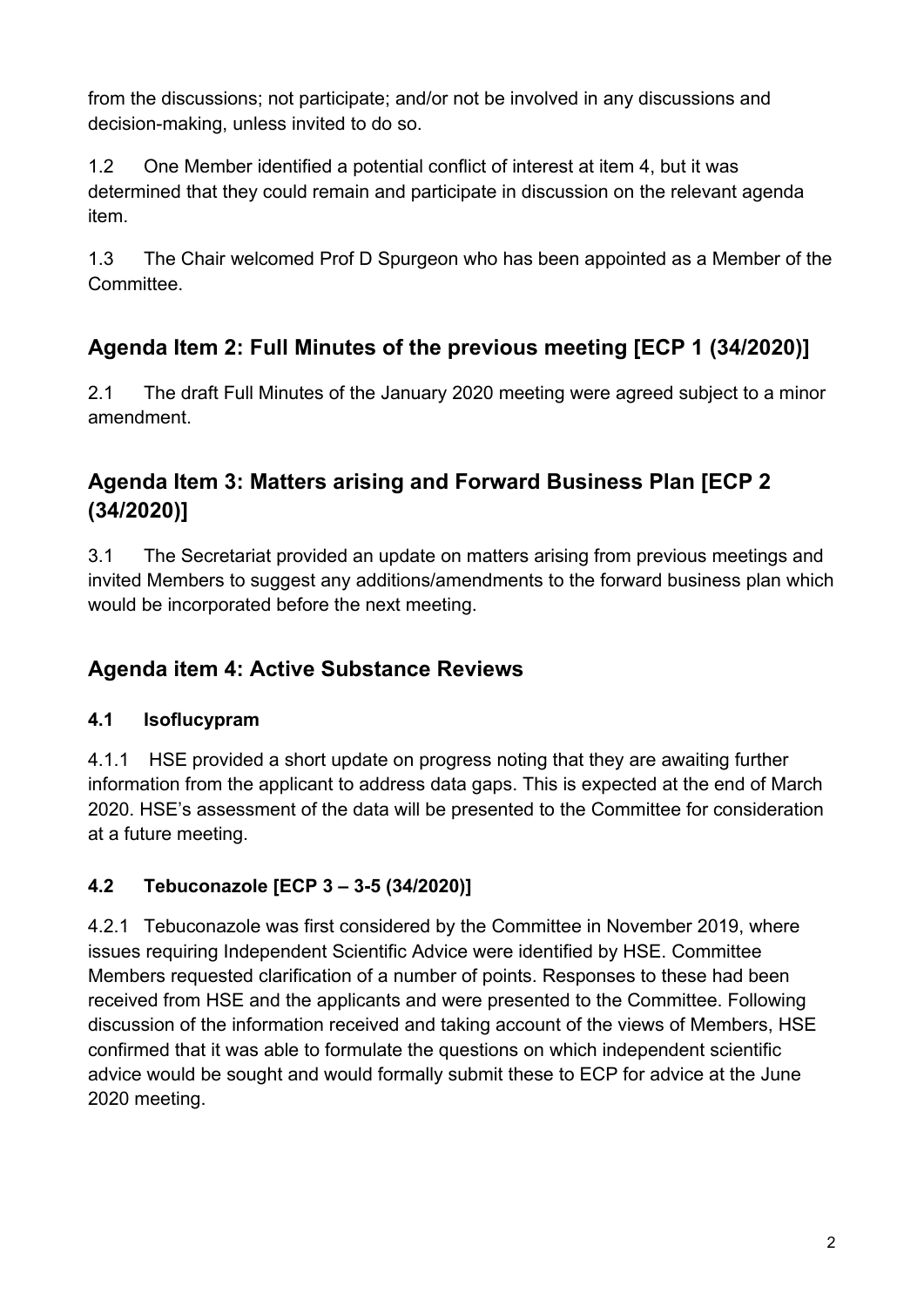#### **4.3 Epoxiconazole [ECP 4 – 4-1 (34/2020)]**

4.3.1 Epoxiconazole was first considered by the Committee in September 2019, where issues requiring Independent Scientific Advice were identified by HSE. Committee Members requested clarification of a number of points. Responses to these had been received from HSE and the applicant, and were presented to the January 2020 meeting. Following discussion of the information received and taking account of the views of Members, HSE confirmed that it was able to formulate the questions on which independent scientific advice would be sought and had formally submitted these to ECP for advice at this meeting.

4.3.2 Members considered the questions put to them for Independent Scientific Advice on the Renewal Assessment Report for epoxiconazole and provided their advice to HSE.

4.3.3 The Secretariat introduced a draft advice template to present the epoxiconazole advice to Government. It was agreed that this will be completed by the Secretariat and presented for discussion at the April 2020 meeting.

#### **Action: Secretariat**

## **Agenda item 5: Active Substance trial review [ECP 5 and 6 (34/2020)]**

5.1 The Secretariat informed the ECP that it was appropriate to review progress with the pilot project trialling arrangements for generating independent scientific advice on active substances. Members were reminded that the pilot was established to enable the UK Government to have access to independent scientific advice following EU exit, but that the Committee should not necessarily be constrained by this, being able to raise any wider issues it felt appropriate. The trial was designed to ensure that the Committee had the capability and capacity to carry out the function of providing independent scientific advice.

5.2 As part of the trial, there have been a number of 'familiarisation days', with HSE and ECP Members considering data/information and how this is applied and interpreted within the regulatory framework and risk assessment process. The feedback from these sessions has been positive, and they were useful exercises which enabled Members to better understand how science is applied within the context of the regulatory framework and process.

5.3 The Secretariat provided an overview of the process that has evolved during the trial, noting areas that have already been developed and highlighting those that may require further attention. In discussion the Committee noted:

- the importance of continuing to highlight the independence of the Committee.
- that timelines around the process should be made clear as these will be important once the process is live.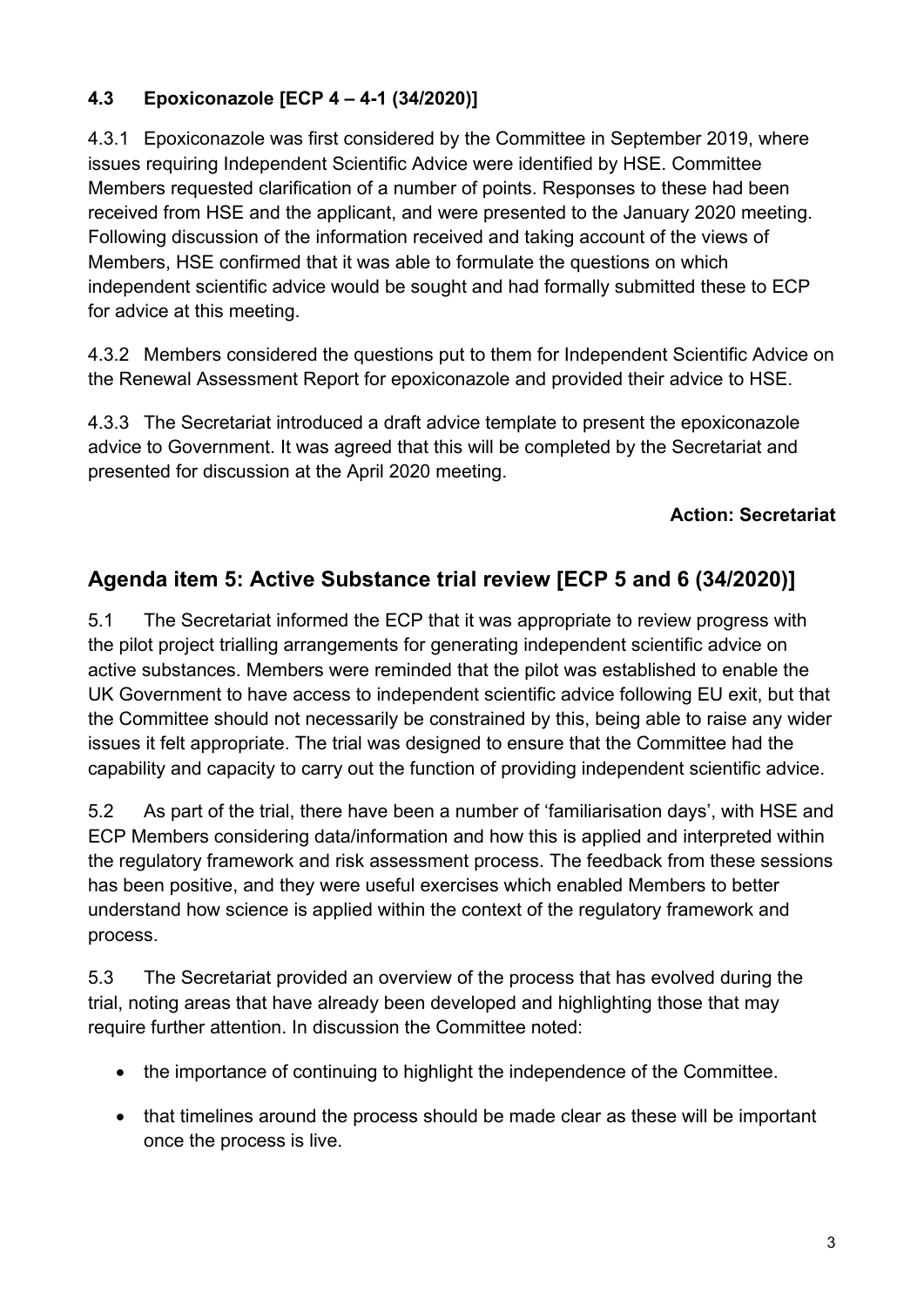- the need to recognise the amount of work that Members carry out in smaller subgroups outside of the formal structure of meetings.
- The volume of information, and challenge for Members in keeping track of multiple issues from a number of dossiers over a number of months.

5.4 Any further comments on the trial should be sent to the Secretariat by 18 March 2020.

**Action: All**

## **Agenda item 6: HSE Updates**

#### **6.1 Update on risk mitigation measures**

6.1.1 HSE introduced this item, updating the Committee on on-going work to move to a points-based system, involving the use of a 'toolbox' approach to mitigating the risks from spray drift. HSE aim to launch the new system in January 2021. HSE noted that these arrangements are in line with the direction that stakeholders wish to move towards following comments received from a recent consultation, and it would be sufficiently flexible to take new risk mitigation measures into account.

6.1.2 HSE also noted that they were likely to seek Committee advice on issues related to the use of non-target arthropod buffer zones.

#### **6.2 Stewardship update**

6.2.1 HSE gave an update on the stewardship scheme in place for products which contain certain active substances that are authorised on the condition that the use be accompanied by a stewardship programme. The only active substance still subject to such arrangements is aminopyralid. HSE reported that they had met with the product stewardship group recently. They have also received correspondence from two stakeholders about the stewardship. HSE will bring a paper to the ECP for advice at a future meeting.

#### **Action: HSE**

#### **6.3 Official Controls: update on review**

6.3.1 HSE informed the Committee that the Official Controls Regulation (EU) 2017/625 which would apply to enforcement of potentially all pesticide regulations came into force on 14 December 2019. The Regulation unified the system and control activities across food and feed law, animal health and welfare, plant health and pesticides work, but will not change authorities currently conducting these activities. The pesticide part of the Regulation has not yet been implemented in the UK due to a number of outstanding questions, however HSE and Defra have set up a project to deliver this.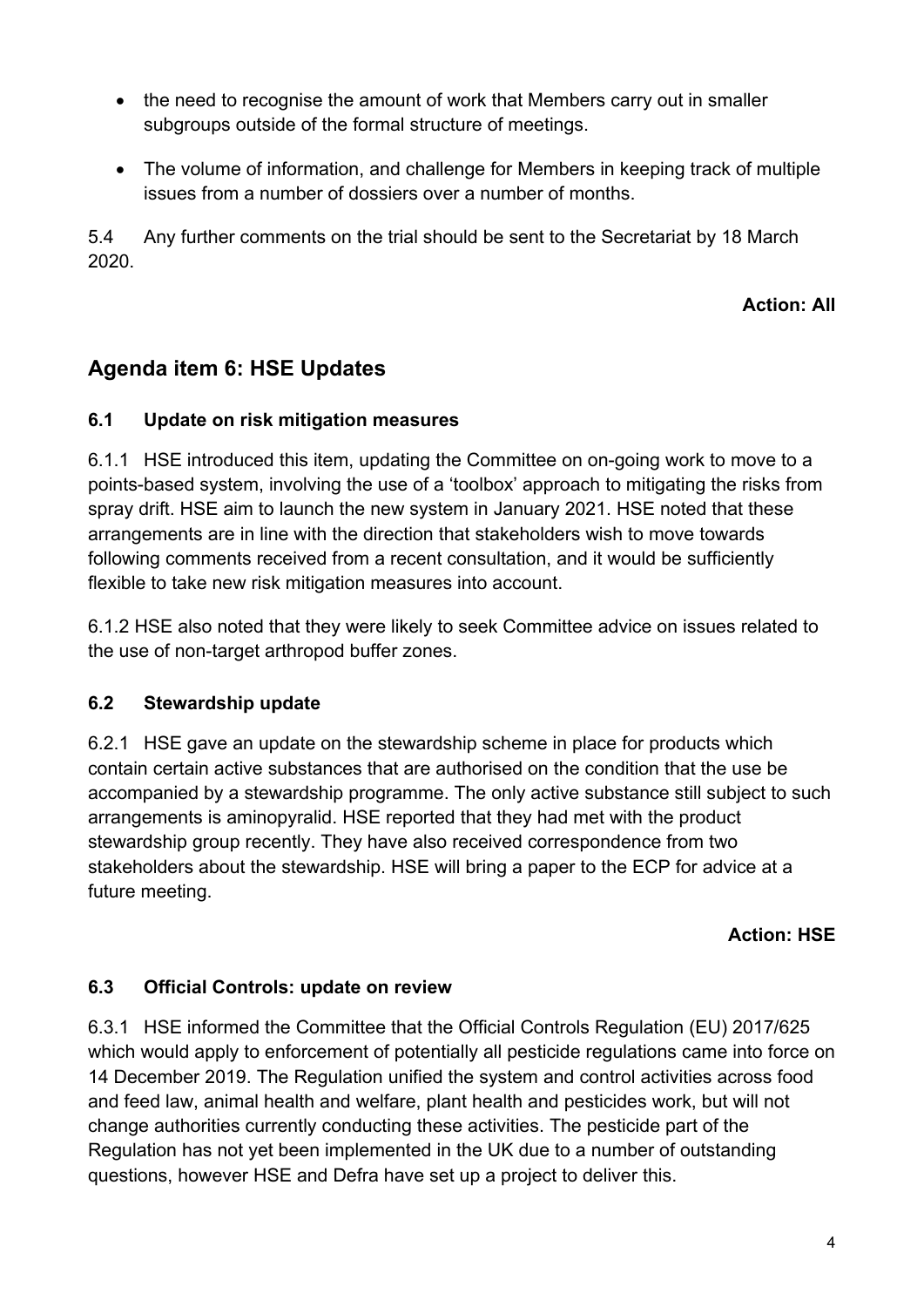## **Agenda item 7: Date of next meeting**

7.1 21 April 2020 – Foss House, Kings Pool, York.

*Post meeting note: Due to the Covid-19 pandemic, in line with government guidance, it was agreed that this meeting would be held virtually and not in person.*

## **Agenda item 8: Any other business**

#### **8.1 First UK authorisation of product containing active substance new to the UK – 'Kanemite SC' [ECP 7 – 7-3 (34/2020)]**

8.1.1 HSE introduced a paper for information relating to an application for the first authorisation in the UK for 'Kanemite SC' (contains acequinocyl) as an acaricide for use on outdoor apple, pear, cherry and plum including plum grown outdoors under temporary rain cover. There has also been a Minor Use authorisation on hops, meaning there will no longer be a need for an emergency authorisation application. The Committee noted the authorisation.

#### **8.2 First UK authorisation of product containing active substance new to the UK – 'Harpun' [ECP 8 – 8-1 (34/2020)]**

8.2.1 HSE introduced a paper for information relating to an application for the first authorisation in the UK for 'Harpun' (contains pyripoxyfen) as an insecticide for use on outdoor apple and pear and indoor tomatoes and cucumber. The Committee noted the authorisation.

#### **8.3 Impacts of Pesticides on Human Health questionnaire [ECP 9 (34/2020)]**

8.3.1 The ECP have received an invitation to participate in a survey being conducted on behalf of Defra relating to the impacts of pesticides on human health. The Committee agreed they would respond and provide a Member to participate in an interview being conducted as part of the research. The Committee offered to assist Defra with any followup work, if this would be of help to the Department.

#### **8.4 2020 Open Event**

8.4.1 Members agreed to hold an Open Meeting around either the November or January meeting. A paper outlining the format of the Meeting will be presented at a future meeting.

#### **Action: Members**

#### **8.5 Pesticide Usage Survey reports 2018 [ECP 10 – 10-4 (34/2020)]**

8.5.1 The Committee noted the publication of detailed Pesticides Usage Survey Reports (arable crops, soft fruits, orchard crops and potato stores). Members noted that changes to